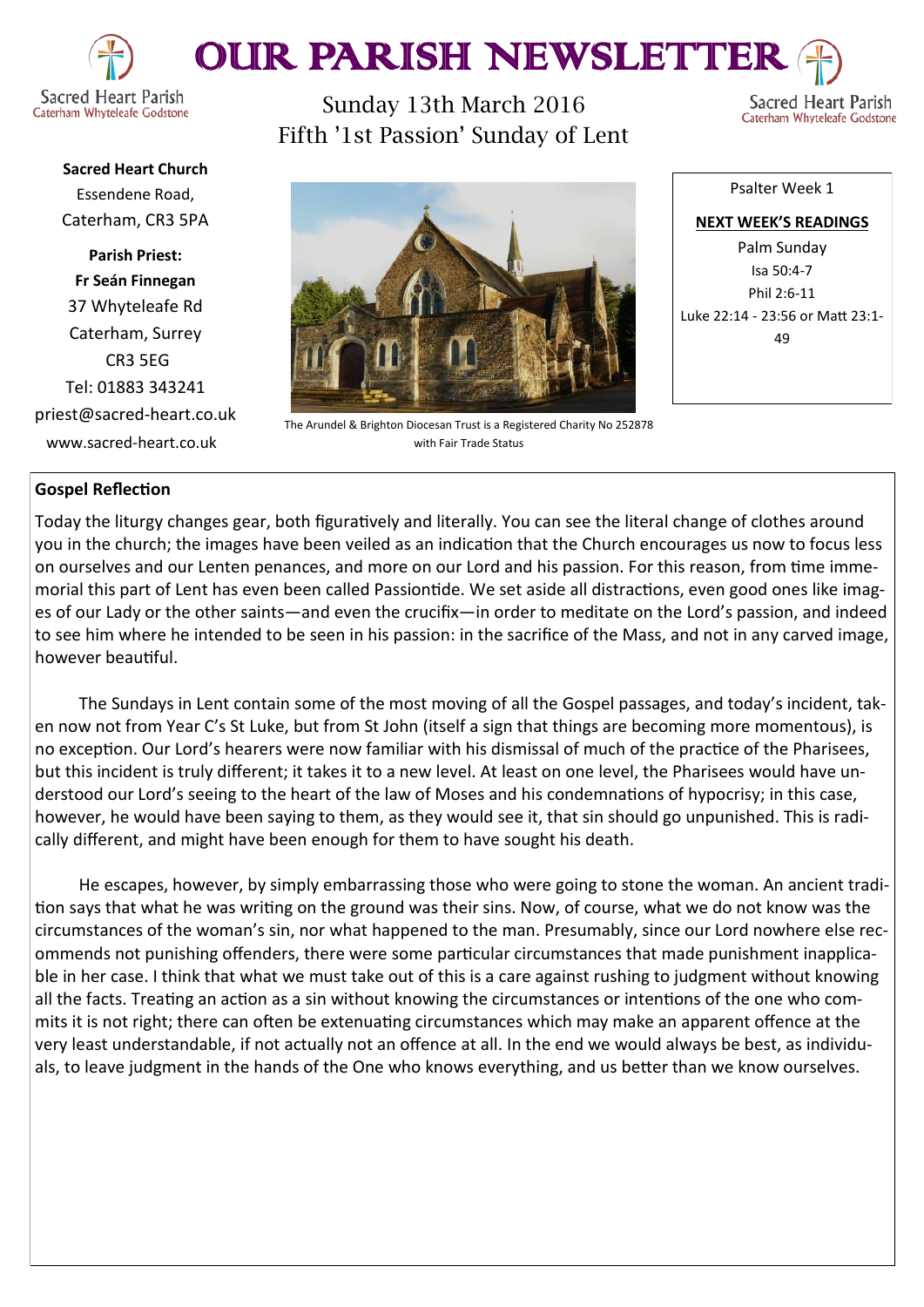### **Parish Retreat**

Spoilt for choice this week! - Saints (Peter and Paul) with DVD backup, or the Holy Spirit in the Creed.

- **Join us** for this and more – as well as our in-depth look at the readings for next Sunday

**All welcome!** 

**8.00p.m. Wednesday 9th March, in the Old Sacristy** (next to the Old Hall)

John Fisher School have a vacancy for an ADMISSIONS ASSISTANT required from Easter 2016. Please see the noticeboard or the school website for further details

St Bede's School community prayer group will be meeting again on Tuesday 22nd March from 6pm to 7pm in the school chapel. Coffee and biscuits will be available from 5:30pm. It would be great to see people and to pray for the school community. All members of the Catholic Community of this deanery would be most welcome - you do not need to have children attending the school.

*Lenten Small Group Programme:* The format for this year's Lent prayer and reflection programme is inspired by the Year of Mercy which began on the 8th of December 2015 and runs until Christ the King, 20th November 2016. Each week we will reflect on a different aspect of Mercy, using a mixture of Scripture, Church teaching and prayer. Contact the Diocesan Bookshop to order booklets on 01293 651165 or email [bookshop@dabnet.org.](mailto:bookshop@dabnet.org?subject=Lenten%20Small%20Group%20booklets) 

#### **CAFOD International Evening – Saturday**  Justoneworld **9 th April, 6 – 9pm**

Please put this date in your diary and don't miss a celebration of the cultural diversity of the Sacred Heart Parish. Plans are now well under way for what promises to be an enjoyable event at which all will be welcome. There will be no charge for entry, so do come along to see the displays and taste the goodies on offer! Telephone Mary (349760) or Biddy (345749) for further details or if you can help in any way. We need your support!

Fr Seán will take leave this week. Please note there will not be Mass on Monday and Wednesday. Fr Gerry will celebrate Mass here on Tuesday at 10am and Fr Seán will return on Thursday 17th March to celebrate Mass at 7pm.

**Lent Groups -** Traditionally we give things up during Lent – often booze or chocolate (depending on age or inclination!). It's not too difficult and not only does it do our soul good, but our health as well. How about something different this Lent? – time. Nobody has enough time, so it's a real sacrifice, but it would be enjoyable! Join one of the Lenten groups advertised in the church porch and sign up for the one that suits you best. If you feel you'll miss the healthy option, choose a venue near you and walk – then instead of the normal two, you'll get three benefits: enjoyment, spiritual uplifting and exercise! Sign up **today**!

#### *Sign up today! Sign-up sheets at the back of the church*.

Today will make you think, whether you are 18 or 80 (or inbetween!). What are you doing with your faith – and what is it doing with you?

The theme of the day will be the Jubilee Year of Mercy. We guarantee you will be surprised and stimulated! It's a chance, at the end of Lent for a day of quiet prayer and thoughtful meditation. Come for a 10am start, and a 3.30pm finish, with a shared lunch. This is an ideal opportunity to finish Lent well, or, if somehow all the good intentions are still just good intentions, to make up for lost time. Do not let this golden opportunity slip past!

This year our Passion Week 'Day' is on the Saturday before Palm Sunday (19<sup>th</sup> March). Reserve the date Sign-up NOW!

#### **St Patrick's Day**

Mass will be at 7pm on 17th March 2016 (no 10am Mass). Drinks and cakes will be served after Mass to celebrate St Patrick's Day. All welcome.

**St Vincent de Paul Society:** The Sacred Heart Conference can be contacted for support at any time on 07599 890043.

#### **Double C Club**

Well done to the winners of the Double C Club draw this month £70 Marie Valento £50 Margaret Monen

£30 Raymond Campbell

There are still memberships available if anyone would like to join this fund raising club please contact Sue on 01883 346399



#### **Calling all children of the Parish**

We would like to invite all the children of the parish to make an Easter Garden to bring into Church on Easter Sunday and to be on display throughout Easter week .

An Easter Garden usually includes Jesus' tomb and the three crosses but you can add the garden of Gethsemane, an angel, people, grow real grass and flowers in it! They can be made in seed trays, lined cardboard boxes, wide flower pots – it's completely up to you as long as the container is no bigger than A3 size (but can be smaller). For lots of ideas log onto Google images and type in 'Easter Gardens' then let your creativity run wild. Entries can come from individuals, family groups or club groups. All entrants will receive a small chocolate egg & certificate. Parents – it can be a lovely, creative, active way to bring Easter to life and the children could add something to their gardens each week during Lent!

#### **Offertory Collection**

Sincere thanks for your generosity last weekend: Offertory: £821.82 (Gift Aid £387.90) Second collection: £322.18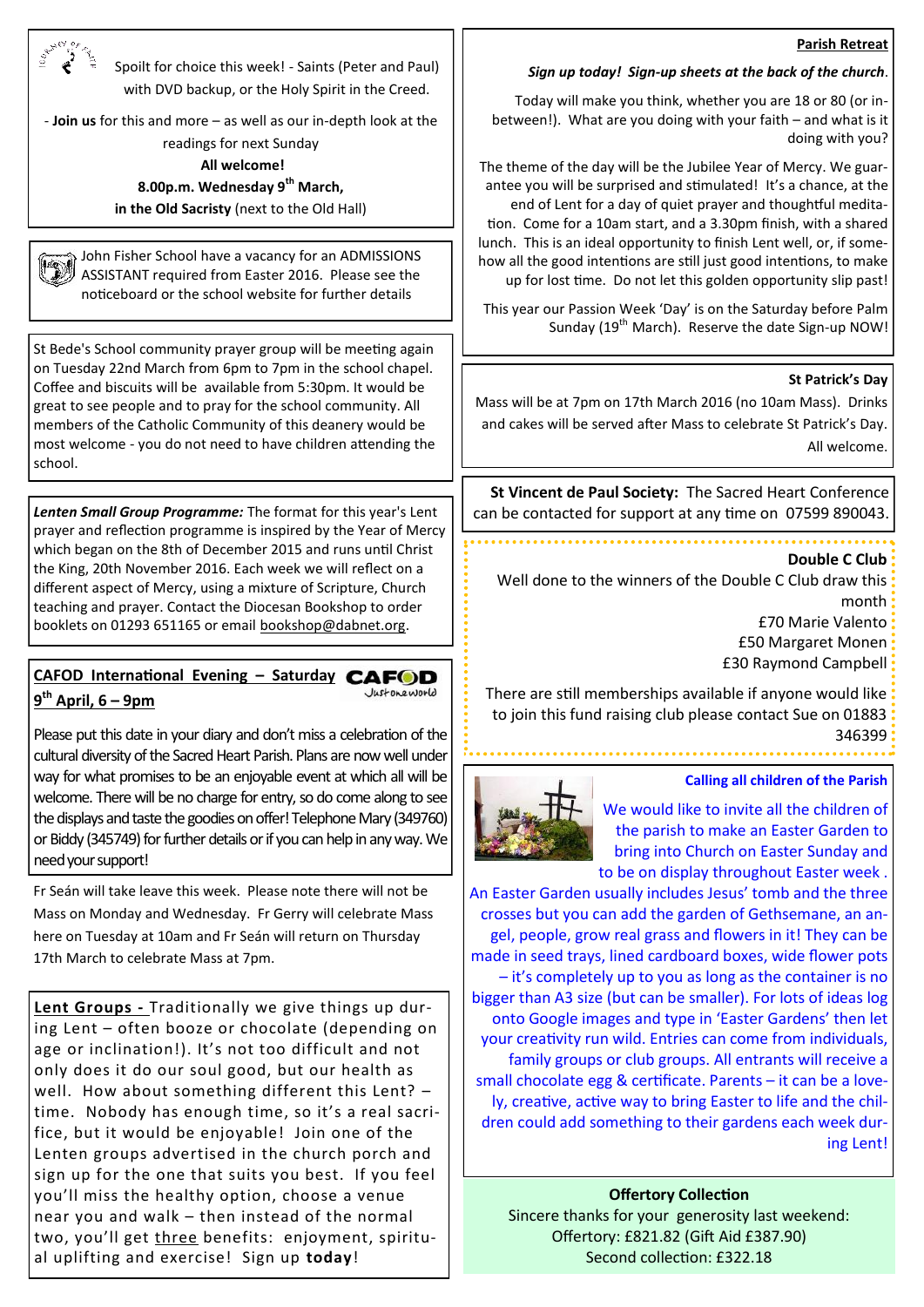## **WHAT'S ON IN THE PARISH THIS WEEK**

| Sun 13th:                                     | Children's liturgy at 9am Mass only          |
|-----------------------------------------------|----------------------------------------------|
|                                               | 10:45am Youth Mass                           |
|                                               | Tea & Coffee after 10:45am Mass              |
|                                               | Gift Aid envelopes available in the porch    |
|                                               | Fairtrade refreshments after each Mass       |
| Mon:                                          | Tea & Coffee after Mass (Old Hall)           |
| 9:15-11:15 Toddler Group. (Old Hall)<br>Tues: |                                              |
|                                               | 8pm Open Caterham meeting (Committee Room)   |
| Wed:                                          | 8pm Journey of Faith (Old Sacristy)          |
| Thurs:                                        | 7pm St Patrick's day Mass followed by teas & |
|                                               | coffees in the Bar area                      |
|                                               | 8pm Baptism Preparation (Old Hall)           |
| Sat:                                          | 3:45pm FHC Session 6A (Old Hall)             |
| Sun 20th:                                     | Children's liturgy at 9am & 10:45am Masses   |
|                                               | Tea & Coffee after 10:45am Mass              |
|                                               | 3:45pm FCH Session 6B (Old Hall)             |
|                                               |                                              |

## **Stations of the Cross (led by CAFOD and Justice & Peace Groups) Sunday 13th March at 4pm in the Old Hall**

These Stations of the Cross will allow us to meditate on Jesus's journey to the Cross whilst reflecting on the reality of the lives of the one in four people living in Uganda who do not have access to safe, clean water. It is an opportunity for us to do as Pope Francis encourages us, to "enter more deeply into the heart of the Gospel where the poor have a special experience of God's mercy"

The school would like to say a huge thank you for the generous donations that you have made towards the purchase of new school Bibles. Your response to the appeal has been truly overwhelming and heart warming. With the money donated we will be able to purchase over 100 new bibles for our school. When the bibles have all been bought we would like to invite parishioners to join us at school for the blessing of the bibles and to stay for teas/coffees and tours of the school. We will let you know more details after Easter. If you would still like to write a dedication and make a donation please place both in an envelop marked 'St Francis School Bibles' and post your envelope through the Parish Office letterbox. Please make any cheques payable to St Francis Catholic Primary School. Once again, many thanks.

**Open Caterham 25 –26 June** During the Caterham Festival the Church of the Sacred Heart will be one of the many Caterham buildings that will be opened for visitors. There are a number of events planned including guided tours, talks, flowers, a cafe and music. This will require a lot of peoplepower. if you are able to help for a while or have any ideas to make this an interesting and welcoming weekend there will be a meeting on Tuesday 15th March 8pm in the Committee Room or contact the office or Eliz Wood 01883 348081.

The safeguarding reps have recommended doing DBS (safeguarding checks). The diocese is now up and running with doing electronic applications, however the first stage of application still requires form filling and paperwork checks with your safeguarding reps, so for anyone requiring a check please email [safeguardingreps@gmail.com](mailto:safeguardingreps@gmail.com) to arrange an appointment to start the process.

## **Gift Aid**

Please could all Gift Aid members collect their envelopes for 2016/2017. Our Gift Aid organiser Peter Kelly will be in the porch TODAY with your envelopes.

If you would like to join our Gift Aid scheme please speak to Peter.



# **Your Prayers are requested for the following persons who are ill or housebound:**

Pat Knight; Kathleen & John Saunders; Helen Keogh; Daisy Hill; Christopher Browne; Kit Monk; Krista Thompson; Jane Hill; Rosemary Whale; Pam Weaver; Jimmy Mullen; Bernie Horrocks; Margaret Robertson; Heather Tordimah; Jenny Rowen; Elizabeth Daley; Eileen, Mel & Rose Lattimore; Bryan Smith; Rose Knight; Oliver Farrell; Seeta Pillay; Christopher Miles; Pat McCoy; John Dunlop, Elise O'Connor, Malcolm Bowen, John Gilford, Chris Norman, Bridget Crook, Baby Tabitha Harrison, Christine Vernon, Peggy Sisman, Maureen Kelly, Val Williams, Mary Wallace, Maria Saunders, Don Hancock, Gina Waiton & Joe Kelly.

# **Fairtrade Fortnight:** 29 February- 13 March '*sit down for breakfast stand up for farmers'.*

Many of the people who provide items for our breakfast table don't earn enough to feed themselves or their families all year round. Seasonal hunger, lean periods and poor pay are all real issues facing the people who produce the food we often take for granted.**You can help change this**, **by simply switching your breakfast to Fairtrade.** Please look out for the display in the church porch next weekend; if you can, buy fair trade goods –we have items in the shop; join us for Fairtrade refreshments after 9am and 10.45 Masses TODAY. To learn more see www.fairtrade.org.uk or contact the Justice & Peace Group via the Parish office.

## **Second Collections**

Next Sunday there will be a Second Collection for the Church Flowers over Easter. This is eligible for Parish Gift Aid please use your Gift Aid envelopes.

**Day of Reflection at Minter Abbey, Ramsgate**. There will be a day of recollection at the very beautiful Minister Abbey on 30th April with Fr Seán. We will leave at 9.30am. If we car share the day will cost £15 pp including lunch and refreshments. Please keep the date. More details to follow.

Would anybody care to organize a small (5 min max) firework display to end our Easter Vigil this year? Please have a word with the office or Fr Seán

## **FIRST HOLY COMMUNION 2015 /2016**

We will be meeting again at the end of the month but in the meantime, please remember that all candidates should be attending Mass at The Sacred Heart Church



and need to collect a badge from a catechist **before** Mass and **return** it after Mass. **If you are late for Mass** and are unable to get a badge please find a catechist at the end of Mass.

Could we also remind parents that all children should be guided through Mass and supervised at all times. If you have younger children please ensure that the FHC candidate is left with a responsible adult.

If you haven't already signed up for your sessions please email [fhc.sacredheart@gmail.com](mailto:fhc.sacredheart@gmail.com) with your preferred dates. **DATES FOR YOUR DIARY**

Saturday 19th March 2016, 3:45pm - Parent & Child session 6A Sunday 20th March 2016, 3:45pm - Parent & Child session 6B Thursday 14th April 2016, 8pm - 9pm - Parent Session (Old Hall) Saturday 23rd April 2016, 3:45pm - Parent & Child session 7A Sunday 24th April 2016, 3:45pm - Parent & Child session 7B (Scouts, Cubs & Beavers please be aware that there will be a St George's Day parade on 24th April so you will need to attend the 23rd April session)

If you have any questions, please contact Anne Marie Young via email on [fhc.sacredheart@gmail.com](mailto:fhc.sacredheart@gmail.com).